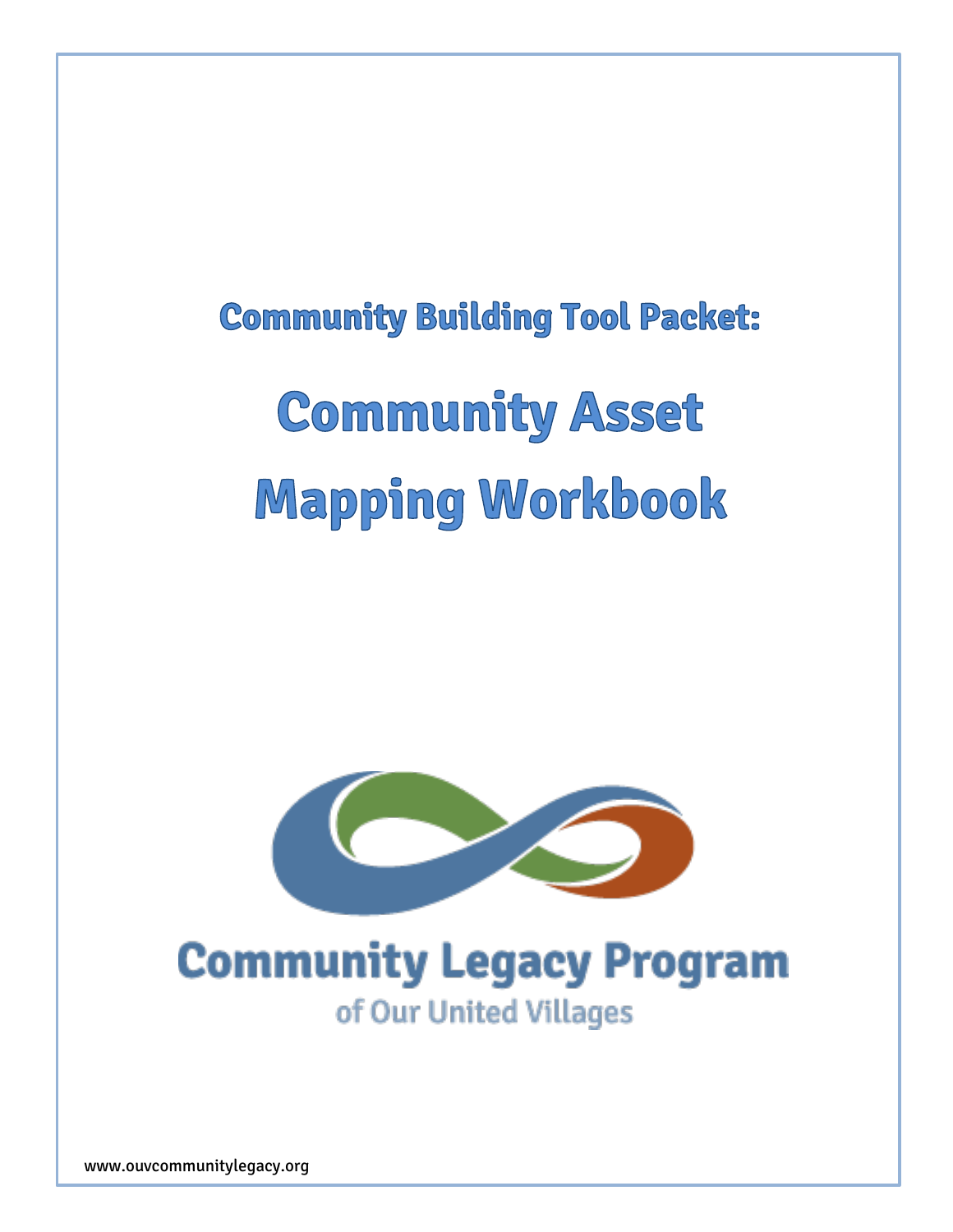#### **Copyright**

2012 © Our United Villages, Some Rights Reserved.

All parts of this publication may be reproduced, distributed, or transmitted in any form or by any means, including photocopying, recording, or other electronic methods, without the prior written permission of the publisher.

Our United Villages freely provides this content in support of community-based, volunteer or nonprofit organizations whose work provides benefit to community. Our United Villages invites the community to use these online resources for personal, educational and other non-commercial purposes. By using these resources, you accept and agree to abide by these terms.

#### **Please contact us at:**

Community Legacy Program of Our United Villages 3625 N Mississippi Ave, Portland, OR, 97227 503.542.7499 - communitylegacy@ourunitedvillages.org www.ouvcommunitylegacy.org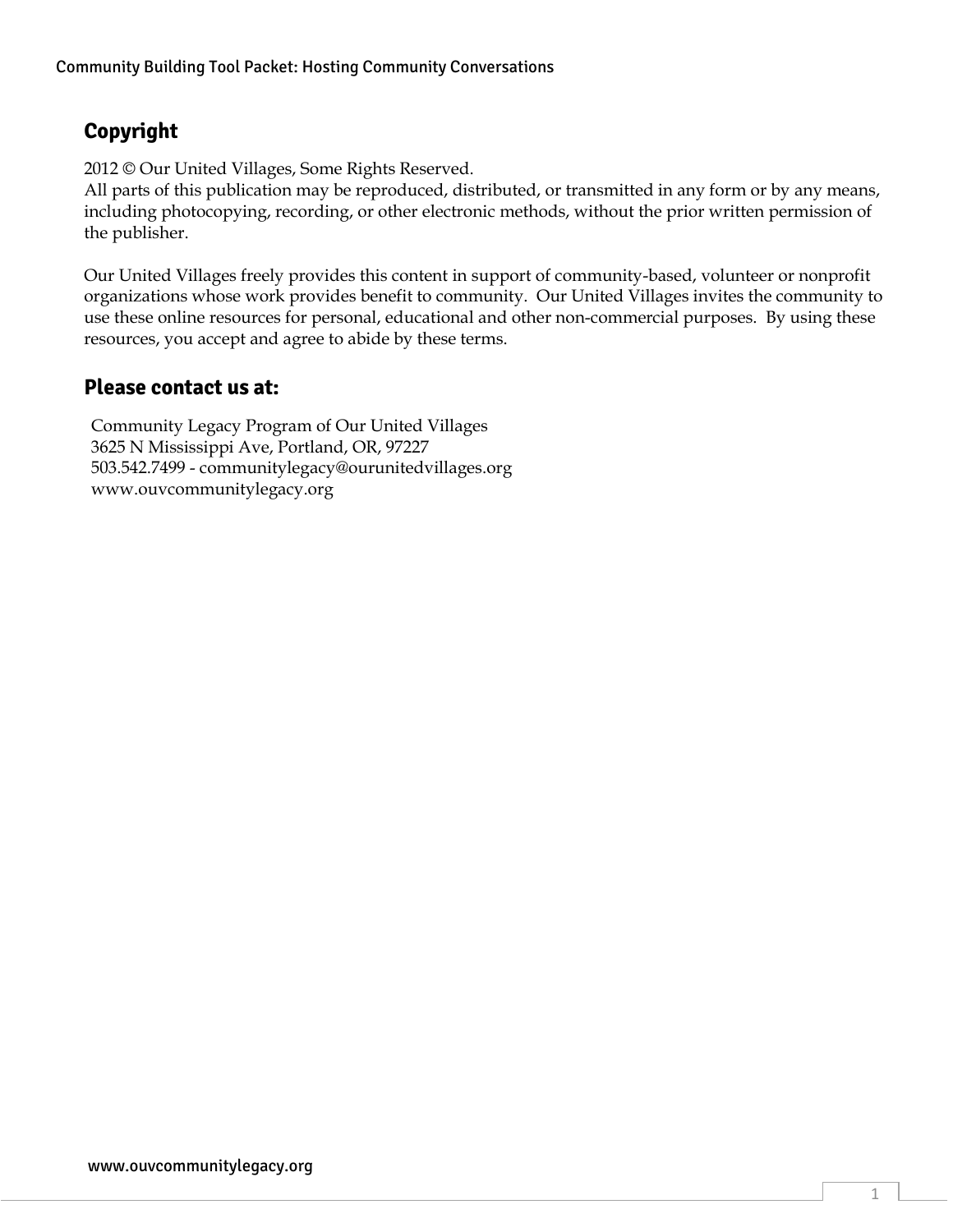### Table of Contents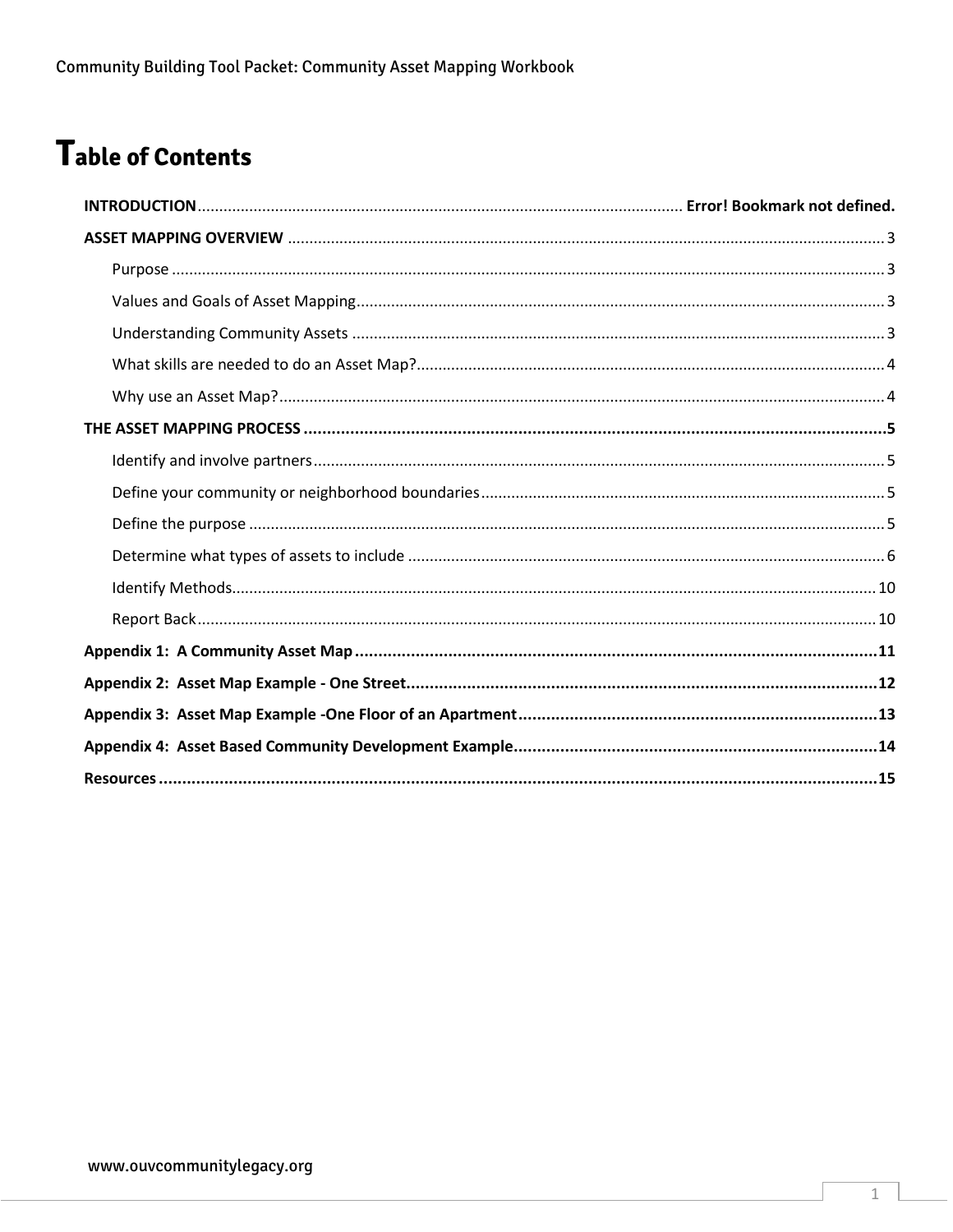### **INTRODUCTION**

#### **About the Community Legacy Program**

*When everyone is seen as having value, with a role and purpose in community; when they share ownership for what happens within it, a culture of equity can be created.*

The Community Legacy Program of Our United Villages recognizes and promotes that every person can make a positive difference for the benefit of all. Our Sharing Ideas events and Legacy Stories provide a platform for increasing awareness about how people are actively engaged in strengthening the social fabric of their community. We provide free tools and resources to assist people who seek pathways for achieving more vibrant, resilient and equitable communities.

**Note:** In 2002, Our United Villages launched Community Outreach to serve as a free resource for those who see value in each other. In 2013, Community Outreach evolved into the Community Legacy Program of Our United Villages. This tool packet refers to both Community Outreach and the Community Legacy Program.

#### **How to Use this Tool Packet**

This Community Building Tool Packet is based on Our United Villages' observations, practices and research engaging with Portland communities since 1997. We have respectfully included citations where our practices were influenced by the models and materials of others.

We recognize that the ways in which to build community are vast and varied, and recommend that you choose an approach in alignment with your neighborhood or community vision. Our Community Legacy Tool Packets are designed to be "given away," so we encourage you to take from them whatever is useful for achieving your goals.

Consider contacting us to schedule a free Idea Development Session if you have questions about this Tool Packet, or want feedback on how best to implement them into your plan.

If you have suggestions or stories to share for the enhancement of this Tool Packet, please contact us. Your feedback will be welcomed and appreciated.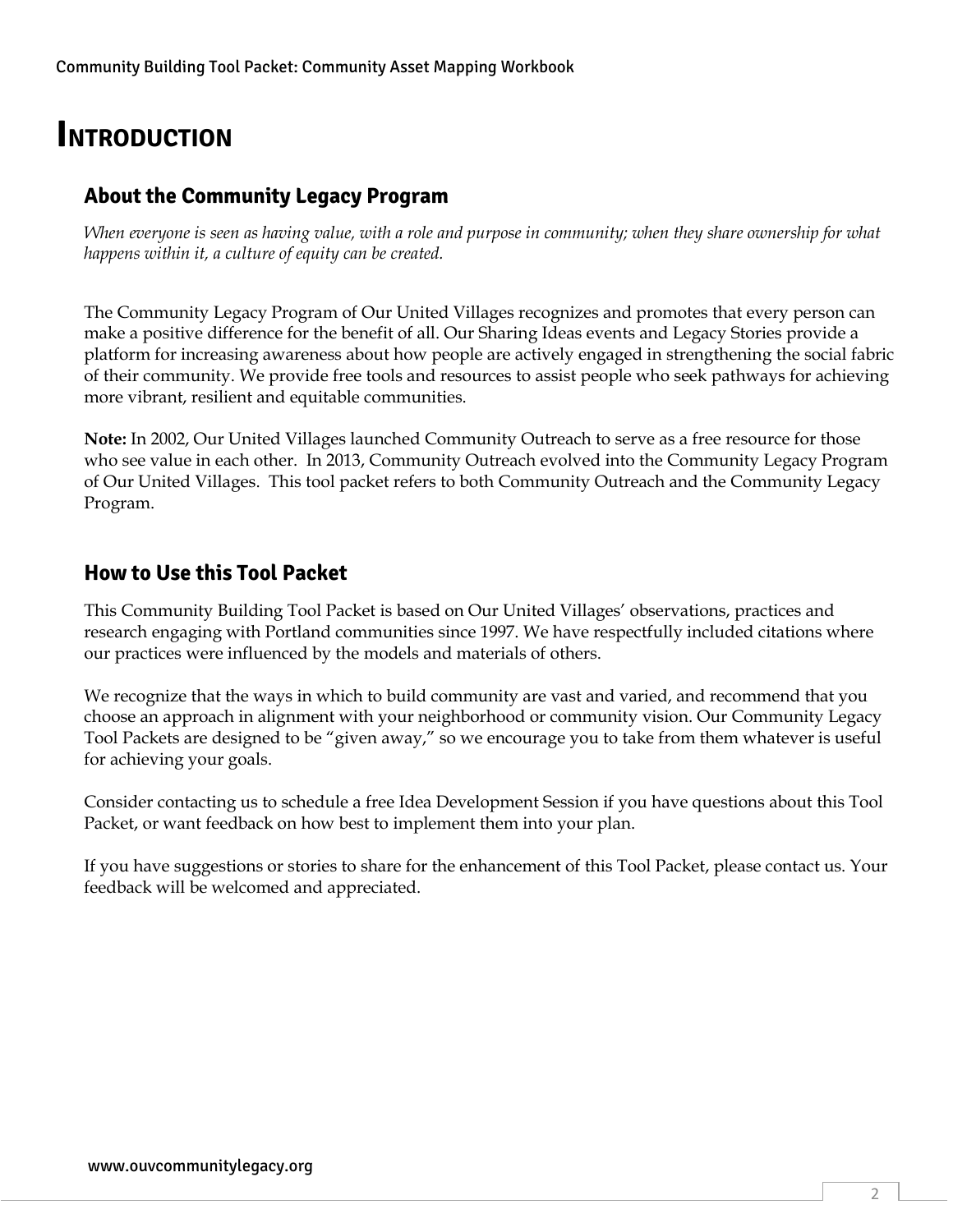### <span id="page-4-0"></span>**ASSET MAPPING OVERVIEW**

#### <span id="page-4-1"></span>Purpose

Community Asset Mapping refers to the process of creating an inventory of the skills, talents and resources that exist within a community or neighborhood. Identification of assets and skills, possessed by residents, businesses, organizations and institutions, can support neighborhoods in reaching their optimum potential.

#### <span id="page-4-2"></span>Values and Goals of Asset Mapping

Get to the *heart* of community assets:

- Recognize that everyone has skills and talents that are relevant to community well-being.
- Embrace the belief that each time individuals exercise their abilities, the community in which they live is strengthened.
- Envision neighborhoods, communities, as places where capacities of individuals are identified, valued, and moved into action.
- Be respectful and mindful of cultural sensitivities in your approach
- Strive for inclusivity!

#### <span id="page-4-3"></span>Understanding Community Assets

A community asset or resource is anything that improves the quality of a community. Community assets can include:

- Expertise and skills of individuals in the community
- Citizen groups
- Natural and built environments
- Physical spaces in the community (schools, churches, libraries, recreation centers)
- Local businesses and services
- Local institutions and organizations (private, public, nonprofit)

| Individual                 | Institutional                | Governmental                   |
|----------------------------|------------------------------|--------------------------------|
| Skills                     | Churches                     | State/City/Local government    |
| <b>Talents</b>             | Colleges and universities    | Federal government             |
| Experiences                | Elderly care facilities      | agencies                       |
| Professional               | Police/Fire departments      | Neighborhood Associations      |
| Personal                   | <b>Hospitals and Clinics</b> | <b>Neighborhood Coalitions</b> |
| Resources                  | Mental health facilities     | Military facilities            |
| Leadership                 | Libraries                    | Small business                 |
| <b>Networks</b>            | Schools                      | administration                 |
|                            | Transportation               | State education agency         |
|                            |                              | Telecommunications             |
| Organizational             | Physical/Land                | Culture                        |
| Small and large businesses | <b>Utility Companies</b>     | Historic/Arts council groups   |
| Citizen groups/clubs       | Parks and recreational       | Councils for cultural affairs  |
| Community centers          | facilities                   | Tourism                        |
| Home-based enterprises     | Real estate agencies         | City council                   |
| Radio/TV stations          | Waste management facilities  | Museums/galleries              |
| Nonprofit Organizations    | <b>Chamber of Commerce</b>   |                                |

Adapted: *Connecting to Success: Neighborhood Networks and Asset Mapping Guide*, U.S. Dept. of Housing and Urban Development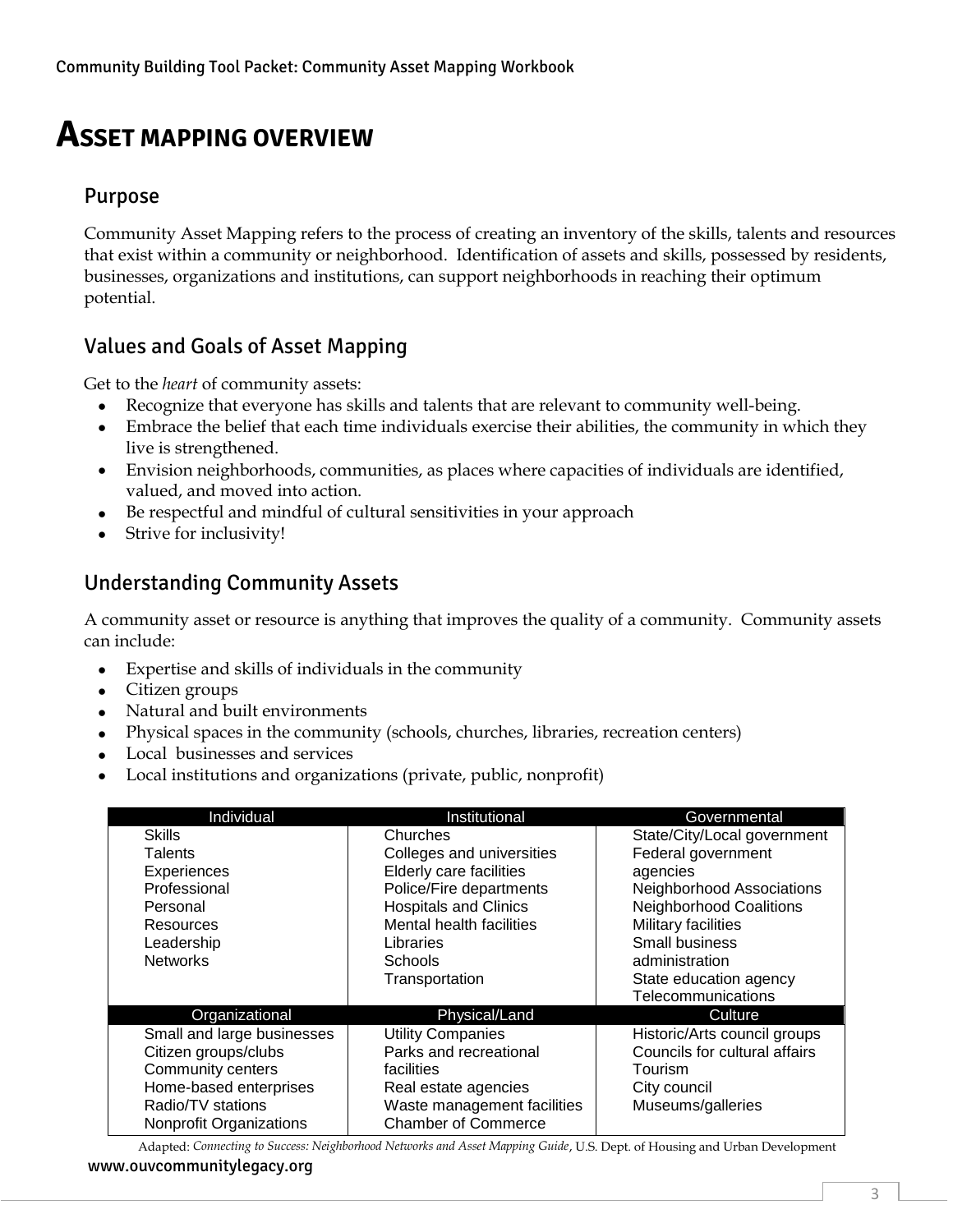#### <span id="page-5-0"></span>What skills are needed to do an Asset Map?

Essential traits for asset mapping:

- A genuine interest in learning about people and environments
- Ability to communicate respectfully with people from diverse backgrounds
- Perseverance
- Desire for discovery, uncovering resources within a community
- Capacity to capture and process information
- Willingness to share what is learned with the community that is mapped

#### <span id="page-5-1"></span>Why use an Asset Map?

The process of asset mapping illuminates connections between people and places; it can foster a greater sense of community pride and ownership; it can build capacity for turning common ideas into positive actions. The knowledge, skills and resource information amassed through *mapping* can inform organizing and facilitating activities on topics that reflect the *pulse of community-thinking.* 

There are many reasons that you may decide to do an Asset Map of your community or neighborhood. You may want to develop:

- A *Community Map* to paint a broad picture of community assets
- A *Community Involvement Directory* to showcase activities of formal and informal groups, including ways to get involved in their efforts
- A *Neighborhood Business Directory* listing neighborhood businesses and services
- An *Individual Asset Bank* featuring the gifts, talents, interests, and resources of individuals

In addition, you may want to create inventories or maps based on interests or specific topics. For example, you may decide to put together an inventory of:

- **Transportation**: public transportation stops, bike routes, flex car sites, carpooling opportunities, taxi services
- **Child care**: individuals who provide childcare, are interested in swapping child care or collaborating on play dates
- **Open Spaces**: meeting spaces, parks, playgrounds, walking paths
- **Food**: community gardens, individual/family gardens, fruit trees, urban edibles, farmers markets
- **Emergency Preparednes**s: water lines, gas lines, trucks, cell phones, ladders, fire extinguishers
- **Local Economy**: goods and services provided by individuals within the community
- **Bartering**: skills and stuff that neighbors are willing to barter for and share with other neighbors

Structure your map to fit the needs of your project, neighborhood or community.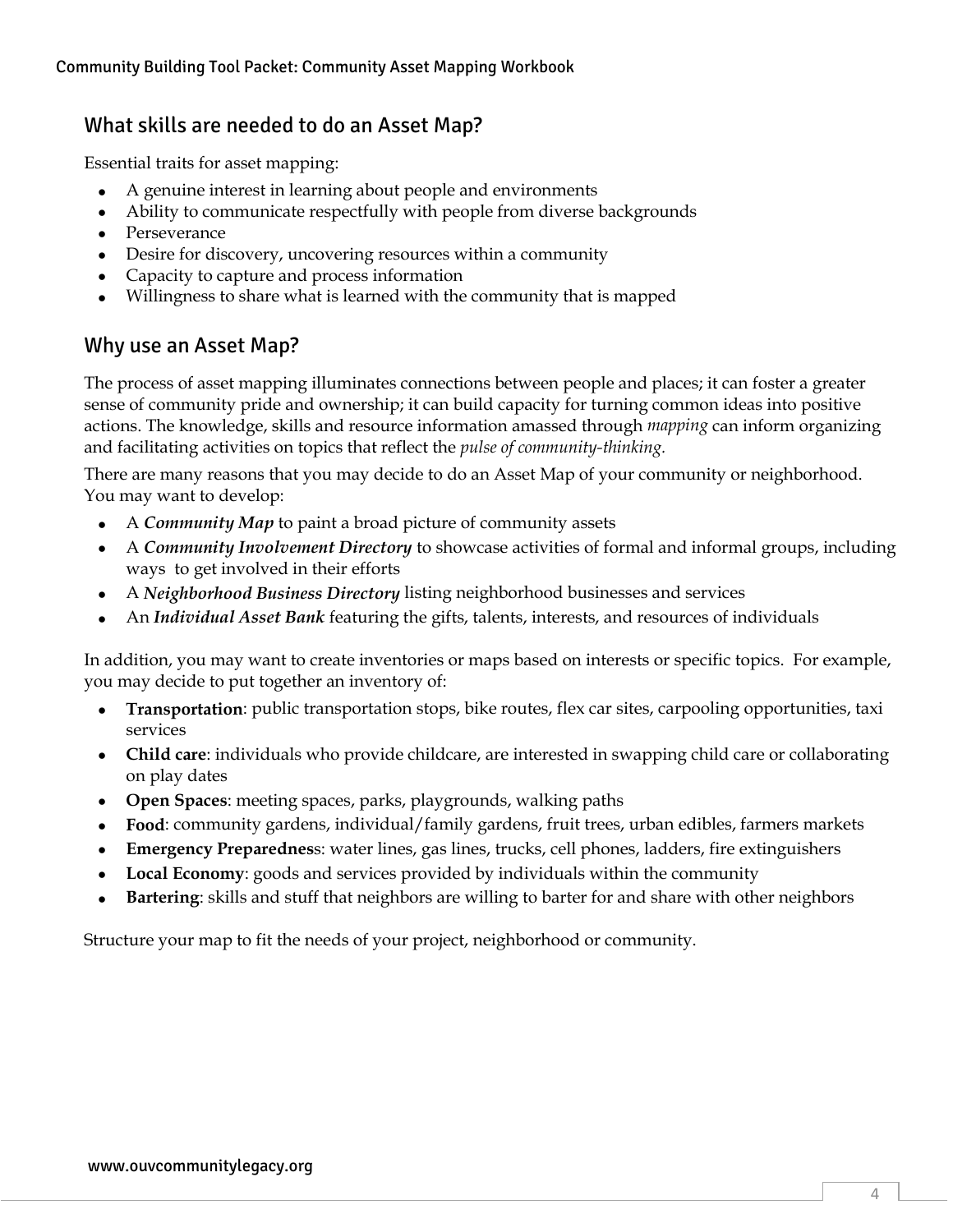### <span id="page-6-0"></span>**THE ASSET MAPPING PROCESS**

Identifying and mapping assets in your neighborhood or community can be as simple or as in-depth as you like. While each asset mapping project will ultimately involve different steps and outcomes, there are several key elements to consider in the development of your project:

- **Identify and involve partners**
- **Define your community or neighborhood boundaries**
- **Define the purpose**
- **Determine what types of assets to include**
- **Identify the methods**
- **Report back**

#### <span id="page-6-1"></span>Identify and involve partners

Depending on the scope of your asset map, you may want to explore potential partners for involvement based on shared interest. Involve key people who have a stake in the process and/or outcome of your asset mapping project. Engage enough people in your project to strengthen capacity for a successful outcome.

#### <span id="page-6-2"></span>Define your community or neighborhood boundaries

Determine the boundaries that your project will include. Are you developing an asset map of your street, block, neighborhood or wider community? Are you creating a map based on specific interests or topics (i.e. transit options, parks, restaurants, dog parks)?

#### <span id="page-6-3"></span>Define the purpose

Ask yourself, or group, what you hope to achieve by carrying out an asset mapping project. Identifying your specific goal will aid in setting objectives and formatting processes to accomplish positive results. Kretzmann and McKnight (1997) advise that you or your group answer the following question:

#### **How will the skills and capacities of local people be translated into meeting community-building goals?**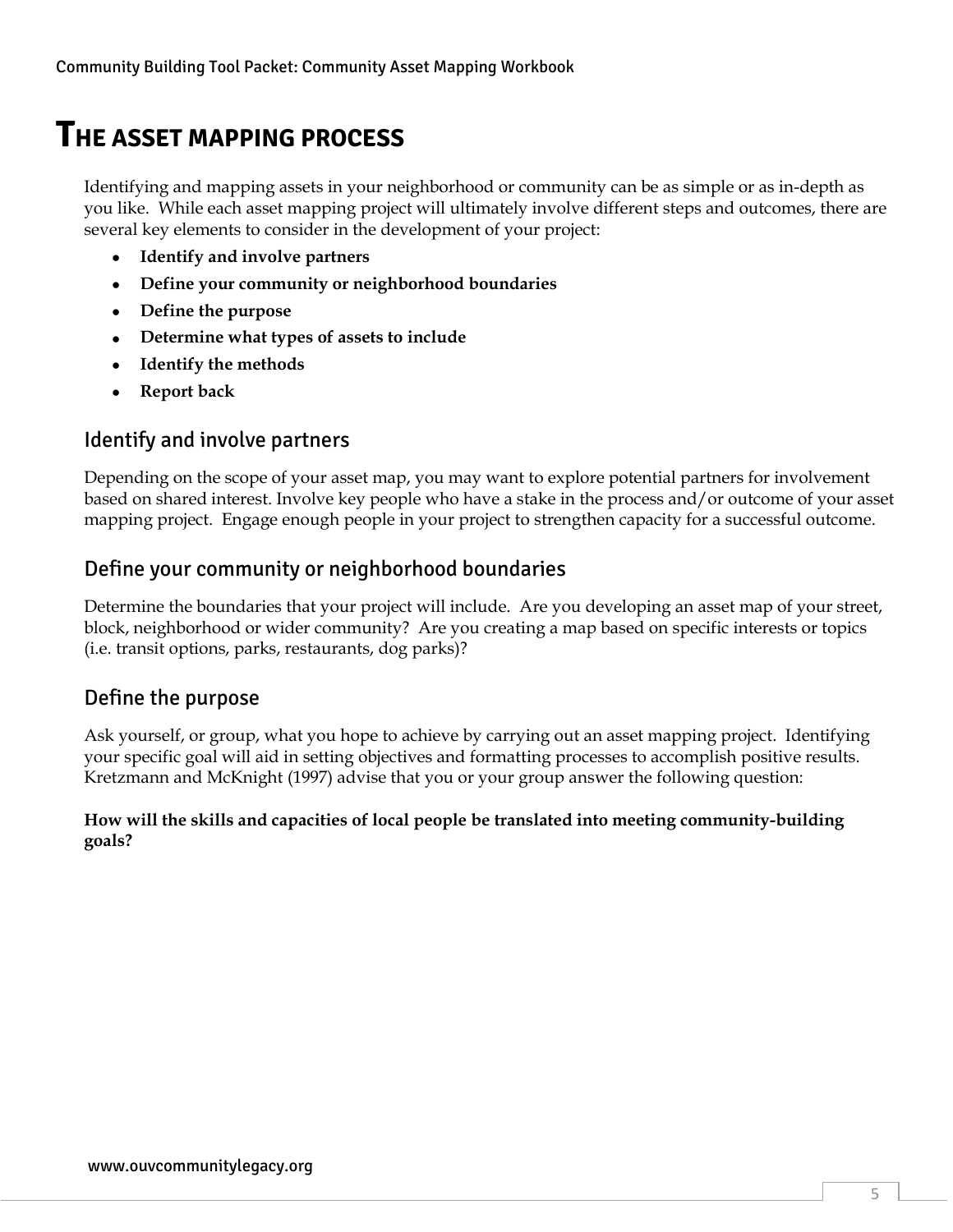#### <span id="page-7-0"></span>Determine what types of assets to include

#### **People**

People are the central source of wealth for the community. Learn about each person through one-to-one interviews or Community Conversations. Make sure interview questions, whether conducted in person or in writing, are relevant and appropriate, based on your identified goal. Determine how you will document what you discover.

Possibilities you might explore:

- What is important to you?
- What does "community" mean to you?
- What are your hobbies or interests?
- In what ways have you been involved in the community?
- In what ways do you want to be involved in the community?
- What would you like to see in your community that doesn't exist now? What hopes and dreams to you have for your community?
- Who do you consider to be neighborhood historians?
- Who has lived in the neighborhood the longest period of time?
- What skills, talents, resources, materials, or supplies do you have that you would be willing to share with neighbors or put towards a community effort?
- What, if any, associations or networks are you a part of?
- What, if any, associations or networks would you like to be a part of or help to form?
- Is there anything in particular that you need?
- What positive activities already happening in your community would you like to see more of?
- What is the best way to contact you?

While learning about the individuals, you will begin to see how people are interconnected. You will also learn about the informal groups that exist within a community. Voluntary associations are groups of people who know each other fairly well, work together, and have a shared interest; they are a community asset that can be easily mobilized into action.

There are many types of voluntary associations between people:

- **Interests**: art, music, sports, health, gardening, hiking, writing, books, politics
- **Work or Career**: networking, unions, business associations
- **Community Involvement**: civic engagement, volunteering, fundraising,
- **Age**: children, youth, adults, elders
- **Geography**: neighborhood associations, block watches
- **Spirituality or Faith**: congregations, study groups, choirs
- **Support**: parenting group, self-help group, support groups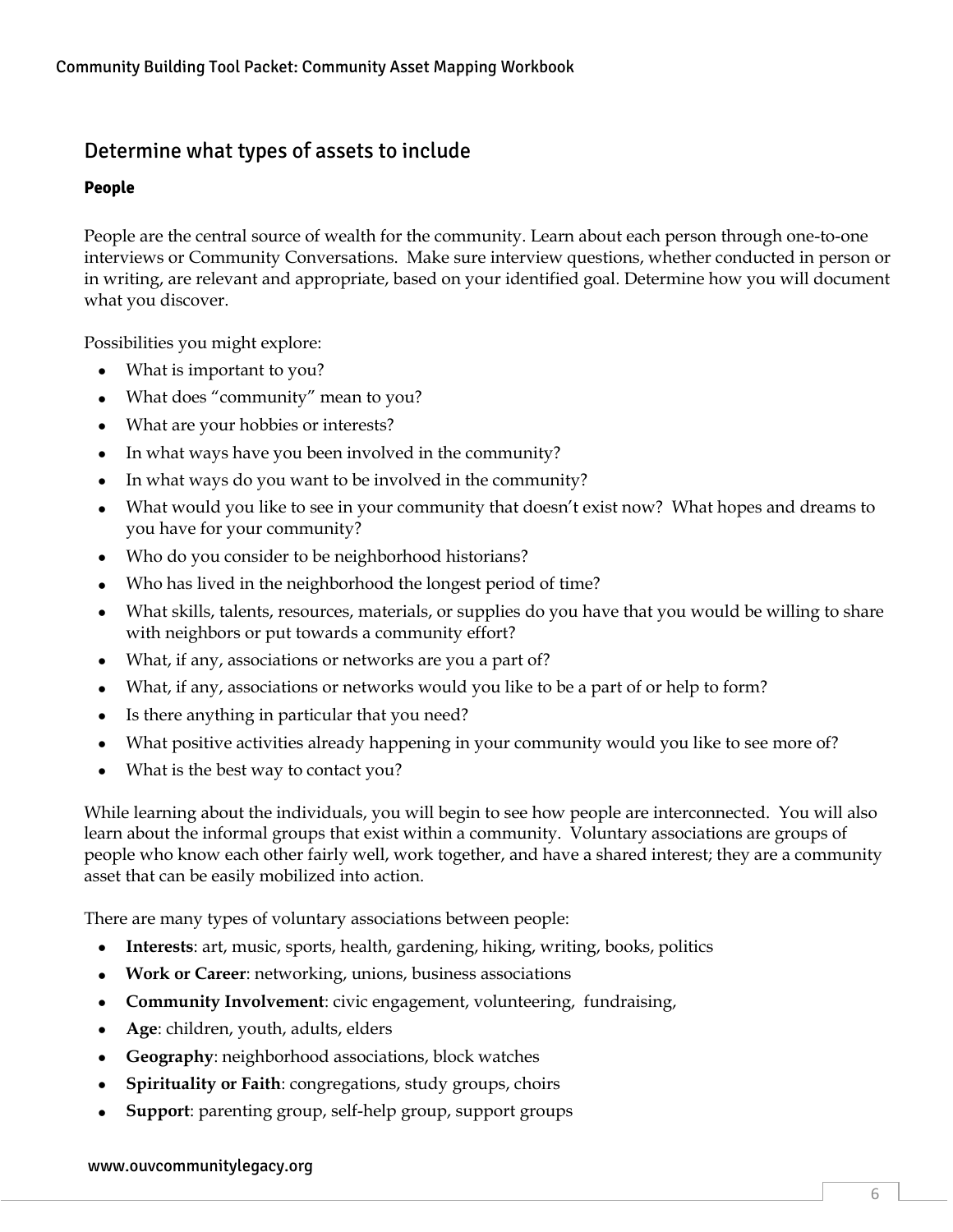#### **Organizations**

Learn about the organizations that exist within your community. With each one, think about what possibilities exist within the organization, and beyond their intended purpose(s). For example, think beyond a church in your neighborhood being solely a place of worship; think about it also as a meeting space, a resource for parking, kitchen use, storage, copy machine, tables and chairs. A restaurant within your neighborhood might extend its use beyond a place to eat; it may also offer space for community gatherings; it might present opportunities for employment, internships; it may grant donations of food for project activities.

On your exploration of organizations, seek to discover:

- What organizations exist within the community?
- What are the purpose, intent, mission, and goal(s) of the organizations?
- Who works with those organizations?
- What role would you like the organizations within your community to play?
- What goals, services, or projects do you hope for within these organizations?

Intentionally seek out: churches, colleges, universities, elderly care facilities, fire departments, hospitals, clinics, mental health facilities, libraries, police department, schools, utilities, community centers, radio or TV stations, small businesses, large businesses, social services, government agencies, home-based enterprises, non-profit organizations, religiously-affiliated organizations, grocery stores, markets, and/or restaurants.

#### **Environment**

Learn about the natural and built environment you live in. Explore air quality, water safety, trees, landscaping, agriculture, plant and animal life, energy resources, forests, lakes, ponds, streams, rivers, minerals, natural landmarks, parks, recreation areas, vacant land, recycling, compost, and waste resources. A built environment includes buildings, bridges, sidewalks, street lights, roads, gardens, playgrounds, sculptures, historical landmarks and more.

- What natural elements exist within the community?
- Where are the open spaces?
- How is land currently used? How would you like to see the land used?
- What buildings or structures exist within the community?
- How are those buildings or structures being used?

#### **Local Economy**

Learn about how money is earned, spent, and invested within your community. You might explore: income, occupations, methods for exchange and bartering, major industries and services, community wealth, untapped economic resources, access to goods and services, and circulation of money.

- How is money spent on a regular basis in the community?
- In what ways does money remain local and in what ways does it leave the community?
- What forces outside the community influence its economic health?
- www.ouvcommunitylegacy.org What ideas do you have to enhance the economic vitality of the community?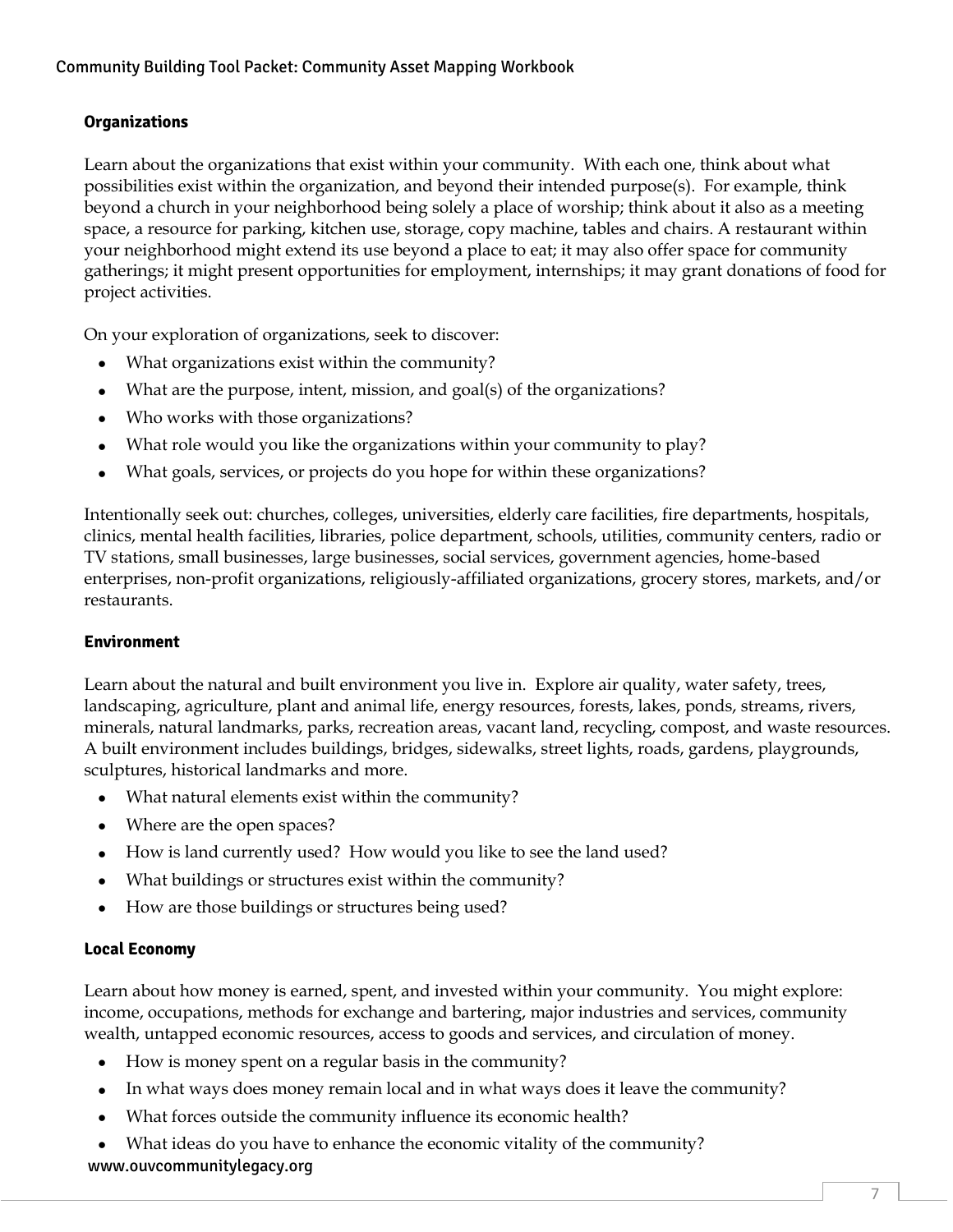#### **Culture and Spirituality**

*Culture is the socially transmitted knowledge and behavior shared by some group of people (Peoples & Bailey).* A community's culture binds people together and affirms their identity. Learn about the culture, customs, traditions, and way of life of a community.

Examples of questions you might explore:

- Who lives in the neighborhood or community?
- What is the history of the community?
- How is history preserved, celebrated, and honored?
- What forms of art and music exist?
- How are community customs, traditions and identity preserved?
- How is culture transmitted to younger or newer community members?
- What forms of culture exist beyond the surface of casual observation?
- What languages are spoken? How is language used to affirm culture?
- What different forms of spirituality are present and expressed in the community?
- How are community members' spiritual beliefs and practice connected to community life?

#### **Information, Knowledge & Communication**

Equal access to information and communication among its members, are vital to a healthy, vibrant community.

- What schools and training programs exist for the community?
- How are new skills and knowledge developed and shared?
- How do people learn about what is going on in the community?
- How is information technology used and by whom?
- To what extent and for what purposes are community members interested in communicating with one another?

#### **Political Capital**

Community life requires a continuous series of decisions on matters that affect its members. Learn about structured processes that establish and enforce policies within in the community.

- How is the community linked to political power?
- What is the formal process for community-based decision-making?
- Who represents leadership within local government?
- How does the community influence political decisions?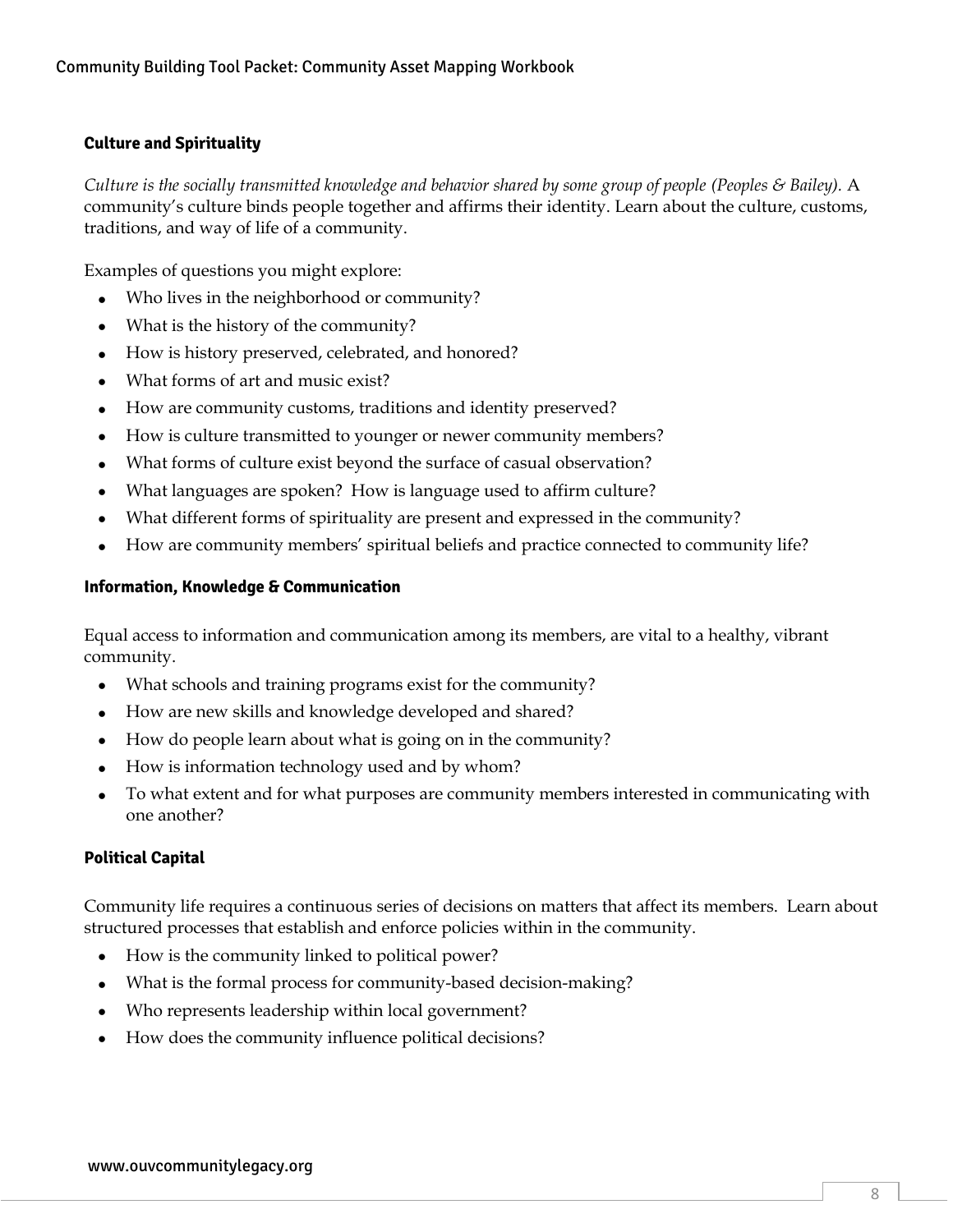#### **Community as a Whole**

Get the big picture! Observe how people, places, and systems fit together, how linked together, their skills, talents, and resources can strengthen their community? How are talents and skills recognized and developed?

- How are the people given opportunities to contribute their gifts and talents?
- How do people learn about what is going on in the community?
- How do people with shared interests exchange ideas and information?
- How is new knowledge introduced, taught, or shared?
- What forms of art and music exist?
- How do people within the community define culture? What does it mean to them?
- What cultural values are practiced in everyday life?
- How are cultural differences valued?
- In what ways does the community have the desire and ability to work together?
- What is the level of trust, sense of safety and security within the community?
- What are sources of pride and joy within the community?
- What do people do for fun?
- What natural elements are defining features of the community?
- How do environmental conditions affect human interaction?
- How consistent is access to food, shelter, and clothing?
- What symbolizes the community's history?

Think of all of the systems that impact an individual, family, or community life. Systems include:

- Health care
- Education
- Housing
- Transportation
- Child Care
- Emergency Response
- Faith
- Environment
- Government
- Food
- Financial
- Recreation
- Employment
- Social Services
- Utilities

Consider the three *A's*:

- Availability  $=$  goods and services available in the community
- Affordability = of options made available
- Accessibility = ability to utilize goods and services that are available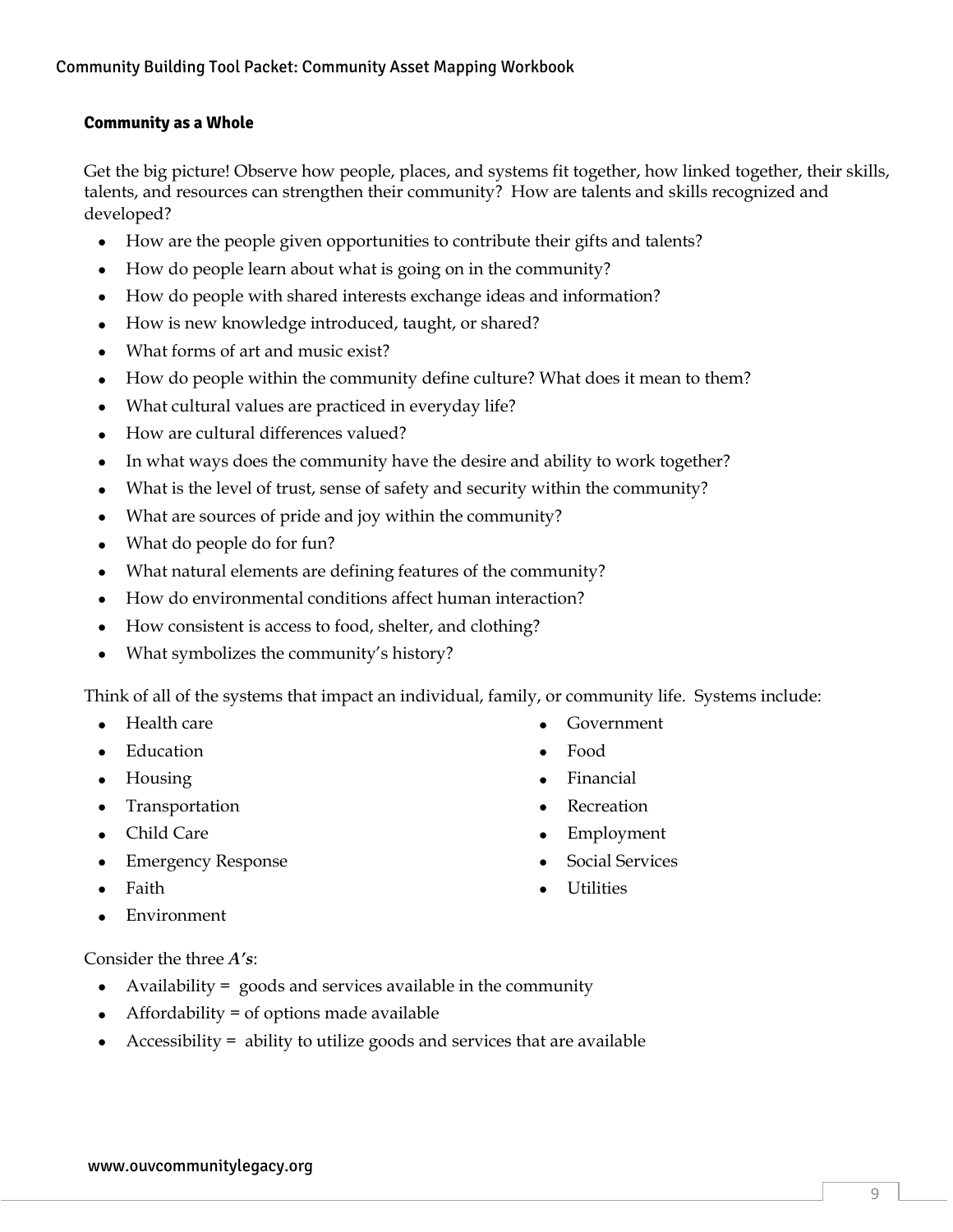#### <span id="page-11-0"></span>Identify Methods

Once you have identified which community assets to include in your project, the next step is to determine how you will collect, record and analyze this information. Depending on which assets you decide to include, you may want to use a single method or a combination of methods:

- One to one interviews
- Calling people on the phone
- Online surveys
	- Mail-in surveys
- Group Interviews
- A community event
- Canvassing

Next, determine how you will record the information you receive. Make decisions in advance about the way in which you will organize it. How you organize the information you receive will vary in relation to the size and scope of your mapping project. Be creative! Organize the information into categories or themes, create a spreadsheet or visually display it with post-its or pins on a map of your community or neighborhood. (*See Appendix*)

Lastly, analyze the information you have received and categorized. Ask yourself if you have achieved your initial goal (i.e. *how will the skills and capacities of local people be translated into meeting communitybuilding goals?*) Use your project as a way to identify those assets in your community that are clearly valuable and those that may be underused. Additionally, identify ways that your asset map can be used to develop and build upon new and existing relationships in the community.

#### **General principles for organizing information and assets on a map**

- Find a map that contains the boundaries you have selected for your project including the details of your community. The *Office of Neighborhood Involvement* [\(www.portlandonline.com\)](http://www.portlandonline.com/) is a resource for Portland city and neighborhood maps. Metro Regional Council is another great source [\(http://www.metro-region.org/\)](http://www.metro-region.org/). Additionally, [Google Maps,](http://maps.google.com/) an[d Yahoo Maps](http://maps.yahoo.com/) can also be used.
- Use different colors of post-its, pins or stickers to identify the different types of assets in your community.
- Identify the categories in which there were numerous skills for individuals (i.e. childcare, arts, and crafts) and list them by this category. List those skills that are unique to specific individuals separately as they may provide special opportunities for developing relationships in the community. For organizations, copy this process.
- When utilizing a map to showcase your findings, include a map legend or key so others can understand the information.

#### <span id="page-11-1"></span>Report Back

Once you have completed your mapping project, it is important to share its findings with the neighborhood or community of focus. The information gathered should be accessible to everyone within your defined boundaries. You may choose to do this by hosting a community presentation, creating a resource directory, showcasing results in neighborhood newsletters, local newspapers or on a website, or mailing a report to every address within the defined boundaries.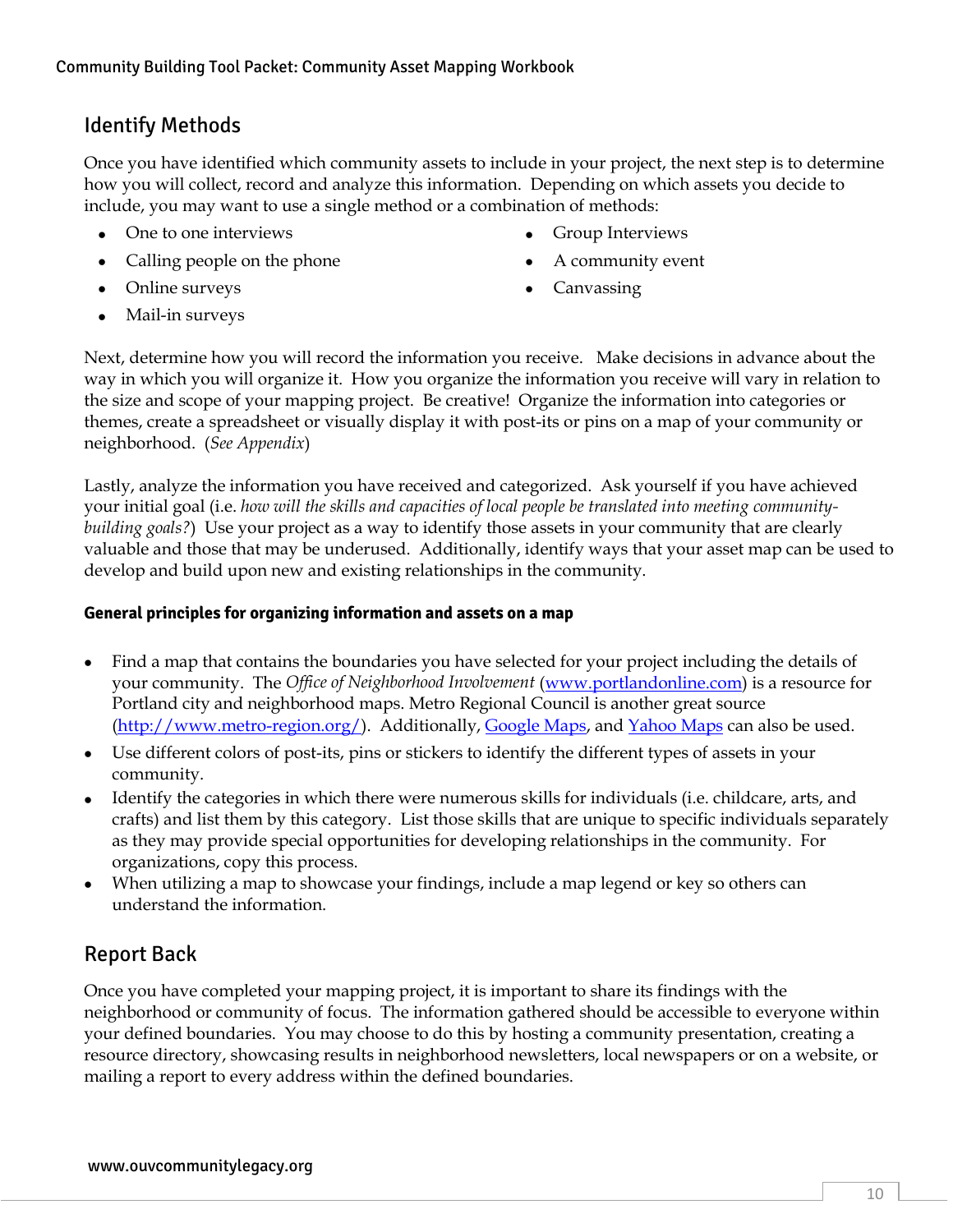### <span id="page-12-0"></span>**Appendix 1: A Community Asset Map**

(Healthy-Children-Healthy City Asset Mapping Project at http://www.healthycity.org/)

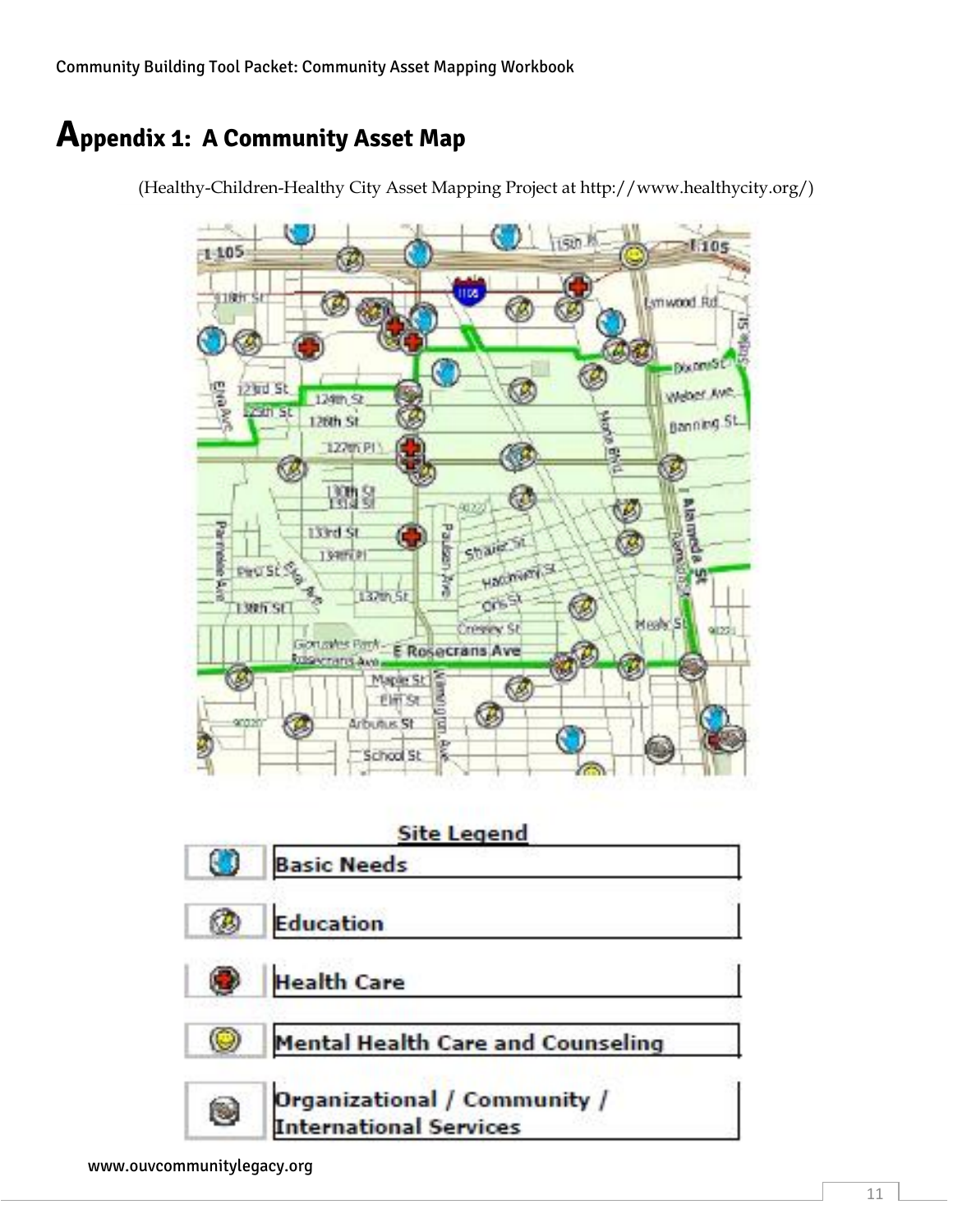### <span id="page-13-0"></span>**Appendix 2: Asset Map Example - One Street**

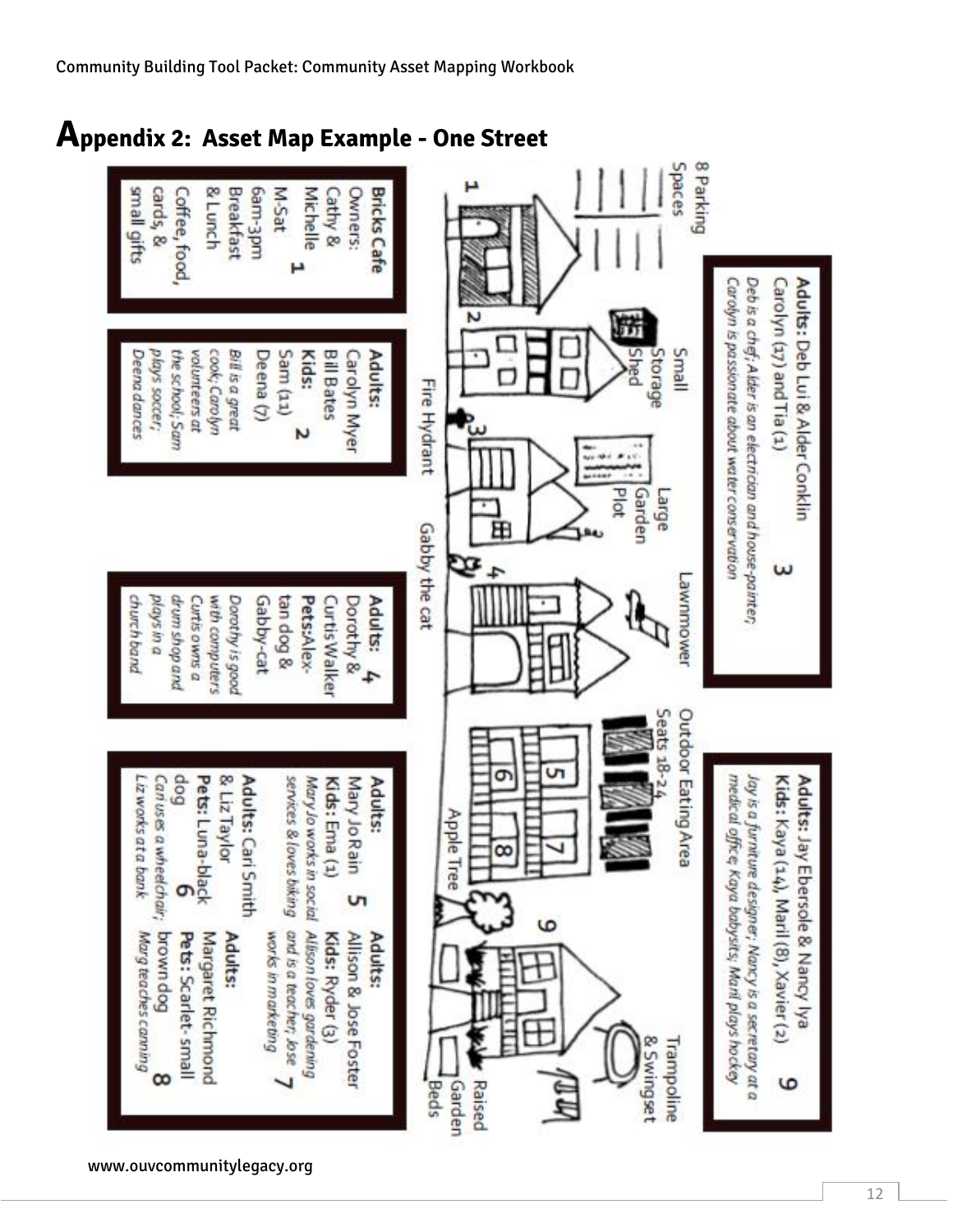### <span id="page-14-0"></span>**Appendix 3: Asset Map Example -One Floor of an Apartment**



The Goodwins moved in a year ago. They are very interested in getting to know people in town and frequently take Billy and Sarah to the park to play.

Mary is the Operations Manager at a local branch of a large bank. She enjoys reading, knitting and baseball. Mary is also a great cook and is interested in doing some kind of party with the other neighbors.

Henry does technical support for a software company and works from home most of the time. He lost a leg in a motorcycle accident as a teenager so he needs to use a prosthesis and (sometimes) a cane. He likes computers, technology, football and brews his own beer.

Billy is 2 years old and toddles about the house a lot. He is an outgoing child, but is terrified of Groucho. Sarah is 6 years old. She loves the color pink and wants to be an astronaut one day. Sarah is a little shy, but once she gets going she will talk a mile a minute!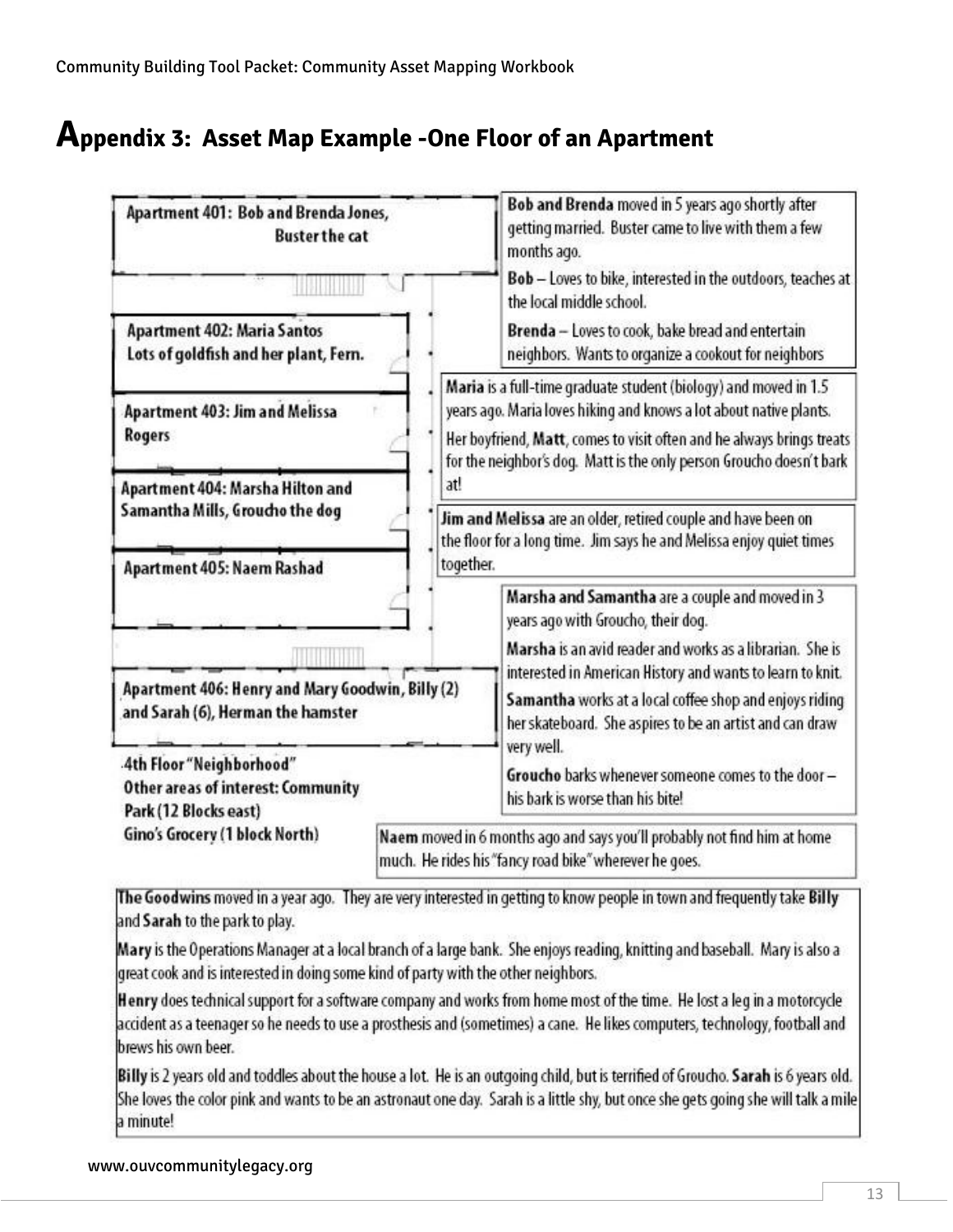### <span id="page-15-0"></span>**Appendix 4: Asset Based Community Development Example**



Asset-Based Community Development Institute www.abcdinstitute.org